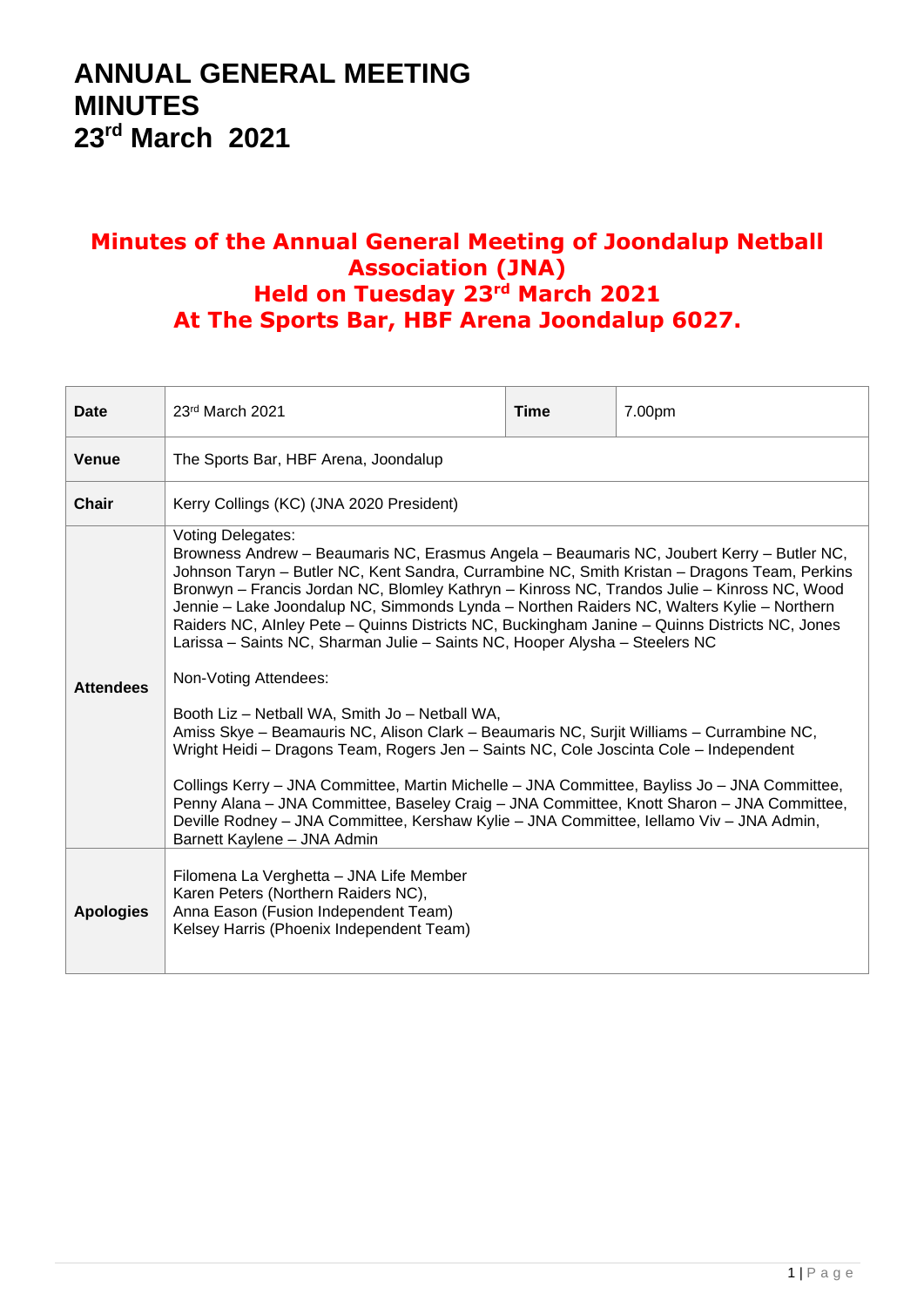| Item                    | <b>Description</b>                                                                                                                                                                                                                                                                                                                                                                                                                               | Who | <b>Comments</b>          |  |  |
|-------------------------|--------------------------------------------------------------------------------------------------------------------------------------------------------------------------------------------------------------------------------------------------------------------------------------------------------------------------------------------------------------------------------------------------------------------------------------------------|-----|--------------------------|--|--|
| 1                       | <b>Open Meeting</b>                                                                                                                                                                                                                                                                                                                                                                                                                              | KC  | 7.13pm                   |  |  |
|                         | Acknowledgement to Country                                                                                                                                                                                                                                                                                                                                                                                                                       |     |                          |  |  |
| 1.1                     | <b>Late Arrivals</b>                                                                                                                                                                                                                                                                                                                                                                                                                             | KC  | Spoken                   |  |  |
|                         | <b>Late Arrivals</b><br>Jennifer Rodgers (SNC) 7.04pm<br>Bronwyn Perkins (FJ) 7.18pm                                                                                                                                                                                                                                                                                                                                                             |     |                          |  |  |
| 1.2                     | Confirmation of quorum. Y or N?                                                                                                                                                                                                                                                                                                                                                                                                                  | KC  | SK confirmed             |  |  |
| 1.3                     | <b>Conflicts Register</b>                                                                                                                                                                                                                                                                                                                                                                                                                        | KC  | No conflicts<br>declared |  |  |
| $\mathbf{2}$            | <b>President's Address</b><br>KC thanked Special Guests, Club Delegates, Life Members and Committee for<br>attending.                                                                                                                                                                                                                                                                                                                            |     |                          |  |  |
| $\mathbf{3}$            | Report Confirmation and acceptance of minutes from previous AGM                                                                                                                                                                                                                                                                                                                                                                                  | KC  |                          |  |  |
|                         | <b>Confirmation and acceptance of minutes</b><br>Before we move a motion, are there any amendments to the minutes of last year's Annual General Meeting?<br>Moved - Alysha Hooper - Steelers NC<br>Seconded - Jennie Woods Lake Joondalup NC<br>Carried                                                                                                                                                                                          |     |                          |  |  |
| 4                       | Adoption of Annual Report (include Presidents report)                                                                                                                                                                                                                                                                                                                                                                                            | KC  |                          |  |  |
|                         | <b>Confirmation and acceptance of minutes</b><br>Before we move a motion, are there any amendments to the minutes of last year's Annual General Meeting?<br>Moved - Kathryn Blomley - Kinross NC<br>Seconded - Alison Clark - Beaumaris NC<br><b>Motion Carried</b>                                                                                                                                                                              |     |                          |  |  |
| $\overline{\mathbf{5}}$ | <b>Adoption of Audited Financial Statements</b>                                                                                                                                                                                                                                                                                                                                                                                                  | KC  |                          |  |  |
|                         | KC<br>"Before we move a motion, are there any queries relating to the 2020 Audited Balance Sheet and Statement<br>of Income and Expenditure as provided within the annual report?"<br><b>NIL</b><br>KC<br>'Would someone be prepared to move that the 2020 Audited Balance Sheet and Statement of Income and<br>Expenditure be adopted?"<br>Moved - Kerry Joubert - Butler NC<br>Seconded - Alysha Hooper - Steelers NC<br><b>Motion Carried</b> |     |                          |  |  |
| 6                       | NOTE: Auditor for 2020 was Greg Ledger PL.<br>Notices of motion for alteration, repeal or addition to the constitution                                                                                                                                                                                                                                                                                                                           | KC  |                          |  |  |
|                         | No changes for 2020                                                                                                                                                                                                                                                                                                                                                                                                                              |     |                          |  |  |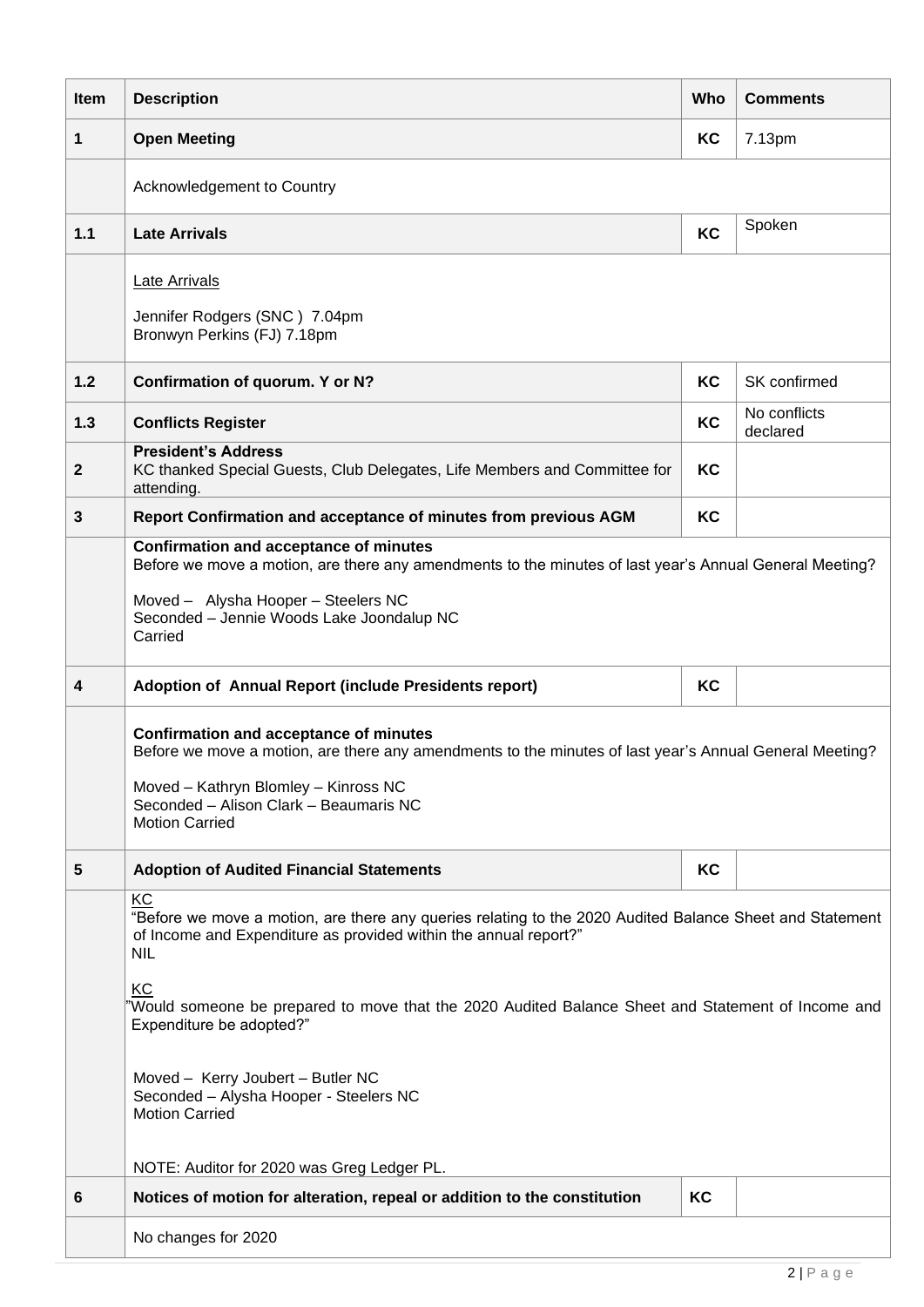| $\overline{7}$ | <b>Appointment of Life Members</b>                                                                                                                                                                                                                                                                                                                                                                                                                                                                                                                                                                                                                                                                                                                                                                                                                                                                                                                                                                                                                                                                                                                                                                                                                                                                                                                                                                                                                                                                                                                                                                                                                                                                                                                                                                                                                                                                                                                                                                                                                                                                                                                                                                                                                           | KC |          |  |  |
|----------------|--------------------------------------------------------------------------------------------------------------------------------------------------------------------------------------------------------------------------------------------------------------------------------------------------------------------------------------------------------------------------------------------------------------------------------------------------------------------------------------------------------------------------------------------------------------------------------------------------------------------------------------------------------------------------------------------------------------------------------------------------------------------------------------------------------------------------------------------------------------------------------------------------------------------------------------------------------------------------------------------------------------------------------------------------------------------------------------------------------------------------------------------------------------------------------------------------------------------------------------------------------------------------------------------------------------------------------------------------------------------------------------------------------------------------------------------------------------------------------------------------------------------------------------------------------------------------------------------------------------------------------------------------------------------------------------------------------------------------------------------------------------------------------------------------------------------------------------------------------------------------------------------------------------------------------------------------------------------------------------------------------------------------------------------------------------------------------------------------------------------------------------------------------------------------------------------------------------------------------------------------------------|----|----------|--|--|
|                | <b>NIL</b>                                                                                                                                                                                                                                                                                                                                                                                                                                                                                                                                                                                                                                                                                                                                                                                                                                                                                                                                                                                                                                                                                                                                                                                                                                                                                                                                                                                                                                                                                                                                                                                                                                                                                                                                                                                                                                                                                                                                                                                                                                                                                                                                                                                                                                                   |    |          |  |  |
| 8              | <b>Election of Office Holders of the Association</b>                                                                                                                                                                                                                                                                                                                                                                                                                                                                                                                                                                                                                                                                                                                                                                                                                                                                                                                                                                                                                                                                                                                                                                                                                                                                                                                                                                                                                                                                                                                                                                                                                                                                                                                                                                                                                                                                                                                                                                                                                                                                                                                                                                                                         | KC |          |  |  |
|                | <b>NIL</b><br>"I would like to take this opportunity to thank those long-standing Committee members which are leaving the<br>JNA Committee in 2021"<br>"Their knowledge, commitment & dedication to JNA over the many years is invaluable and will be greatly<br>missed." (see attached re Jo Bayliss, Filomena LaVerghetta & Nicole Hanigan)<br>V Iellamo spoke about Jo's valued contribution to JNA and presented Jo Bayliss with a parting gift to Bayliss                                                                                                                                                                                                                                                                                                                                                                                                                                                                                                                                                                                                                                                                                                                                                                                                                                                                                                                                                                                                                                                                                                                                                                                                                                                                                                                                                                                                                                                                                                                                                                                                                                                                                                                                                                                               |    |          |  |  |
| 8              | Election of the Committee of the Association - Executive of the<br>Association, Office Bearers of the Association, and General Committee<br><b>Members</b>                                                                                                                                                                                                                                                                                                                                                                                                                                                                                                                                                                                                                                                                                                                                                                                                                                                                                                                                                                                                                                                                                                                                                                                                                                                                                                                                                                                                                                                                                                                                                                                                                                                                                                                                                                                                                                                                                                                                                                                                                                                                                                   | JW | Attached |  |  |
| 8.1            | <b>KC</b> Explained:<br>Voting is only required for Executive positions, as the office holders of the Association and as per JNA<br>Constitution.<br>Expression of Interest forms for sub-committee/subsidiary positions to be sent in as advised. The<br>ii.<br>positions for sub-committee/subsidiary positions will be appointed by the Executive Committee, as per the<br>Constitution.<br>The club delegates must be present during this meeting to vote.<br>iii.<br>The current JNA Executive Committee cannot vote at this AGM or act as a voting delegate for their<br>iv.<br>club.<br>A member who has nominated for the position may vote for himself or herself.<br>v.<br>REFER TO VOTING PROCESS BELOW IF MORE THAN ONE NOMINEE FOR ANY ONE POSITION FOR<br><b>EXECUTIVE COMMITTEE.</b><br><b>VOTING PROCESS:</b><br>President: "Where there are 2 or more nominees for the same position, we will be conducting a Secret<br>Ballot and each Nominee may speak to the delegates prior to the vote. Members may ask questions<br>afterwards.<br>All voting delegates are asked to vote via a secret ballot. Voting slips will be handed out."<br>"Reminder that clubs with 4 or more teams are entitled to have 2 voting delegates and clubs with less than<br>4 teams are entitled to 1 voting delegate."<br>KC "Ahead of opening the voting for those positions which have more than one nomination can I ask would<br>someone be prepared to move a motion to appoint Viv Iellamo & Kaylene Barnett (JNA Admin) as scrutineers<br>to collect the votes and tally the results."<br>Vote to have Vivian Iellamo (VI) & Kaylene Barnett (KB) as the vote collectors/counters :<br>Moved - Jenni Woods - Lake Joondalup NC<br>Seconded - Aleisha - Steelers NC<br><b>Motion Carried</b><br>KC<br>"I declare that all positions on the JNA Executive Committee are declared vacant and the election will now<br>commence.<br>We will take a short break if there are any positions requiring a secret ballot whilst the scrutineers count the<br>votes."<br>JNA Life Member Jennie Woods (JW), presented the nomination for 2021 President. On the acceptance by<br>the newly elected President, the newly elected President continued proceedings. |    |          |  |  |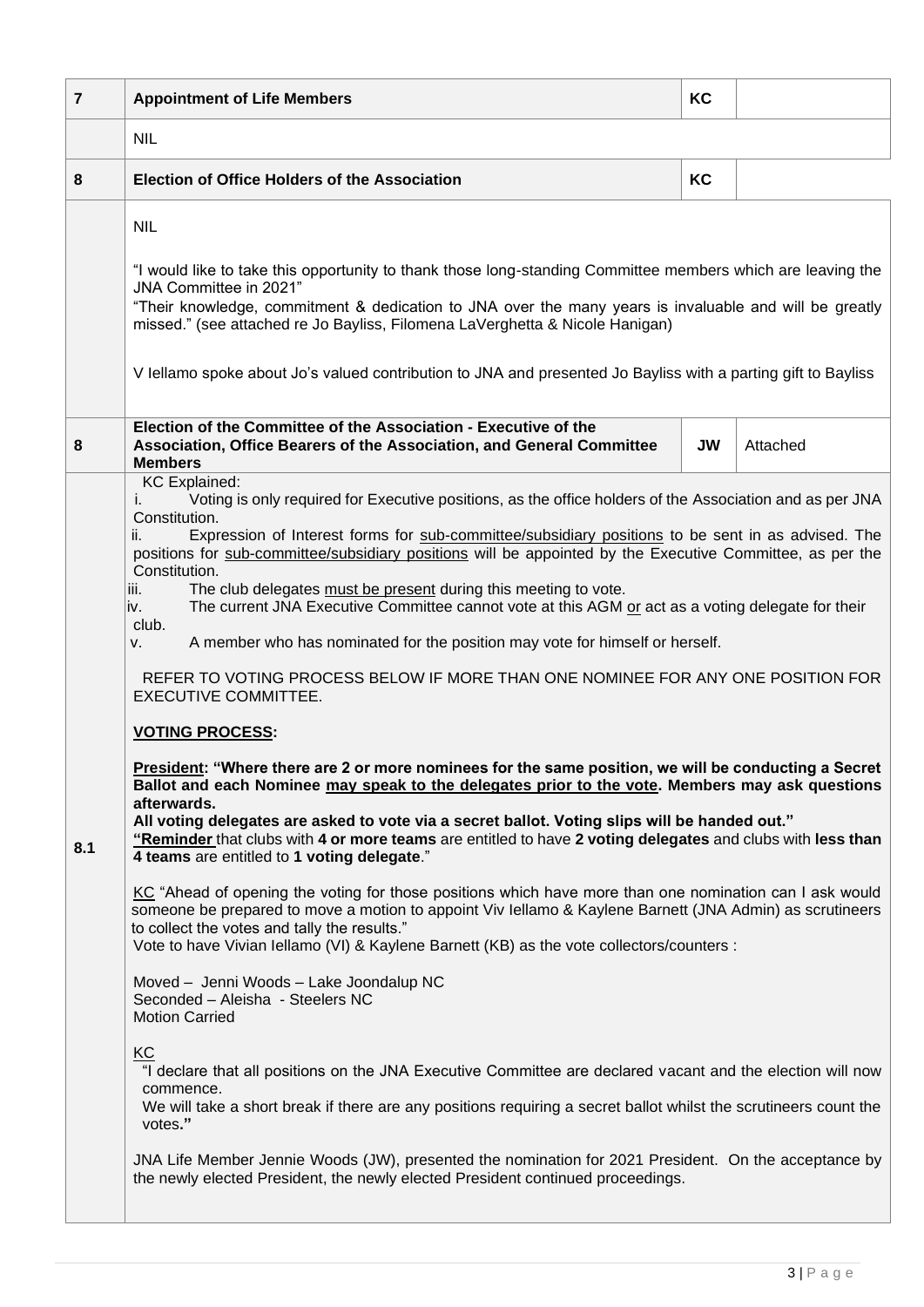| 8.2  | President                                                        | <b>JW</b> | Nominee: Kerry Collings<br>Uncontested<br>Kerry is therefore elected into the President role.                       |  |
|------|------------------------------------------------------------------|-----------|---------------------------------------------------------------------------------------------------------------------|--|
| 8.3  | <b>Vice President</b>                                            | <b>KC</b> | Nominee: Michelle Martin<br>Uncontested<br>Michelle is therefore elected into the VP role                           |  |
| 8.4  | Treasurer                                                        | <b>KC</b> | Nominee: Alison Clarke<br>Uncontested<br>Alison is therefore elected into the Treasurers role                       |  |
| 8.5  | Secretary                                                        | <b>KC</b> | Nominee: Karen Peters<br>Uncontested<br>Karen is therefore elected into the Secretary role                          |  |
| 8.6  | <b>Competition Coordinator</b>                                   | KC        | Nominees: Joscinta Cole<br>Uncontested -<br>Joscinta is therefore elected into the Competition Coordinator<br>role. |  |
| 8.7  | <b>Umpire Development Officer</b><br>(AUDO)                      | KC        | Nominee: Alana Penny<br>Uncontested<br>Alana is therefore elected into the AUDO role                                |  |
| 8.8  | Development Officer<br>(ADO)                                     | KC        | Nominee: Craig Baseley<br>Uncontested<br>Craig is therefore elected into the ADO role                               |  |
| 8.9  | <b>General Committee Member</b><br>(ACSRA Rep)                   | KC        | Nominee: Rodney Deville<br>Uncontested<br>Rodney is therefore elected into the ACSRA role                           |  |
| 8.10 | <b>General Committee Member</b><br>(Uniform / Equipment Liaison) | KC        | Nominee: Sharon Knott<br>Uncontested<br>Sharon is therefore elected into the Uniform/Equipment role                 |  |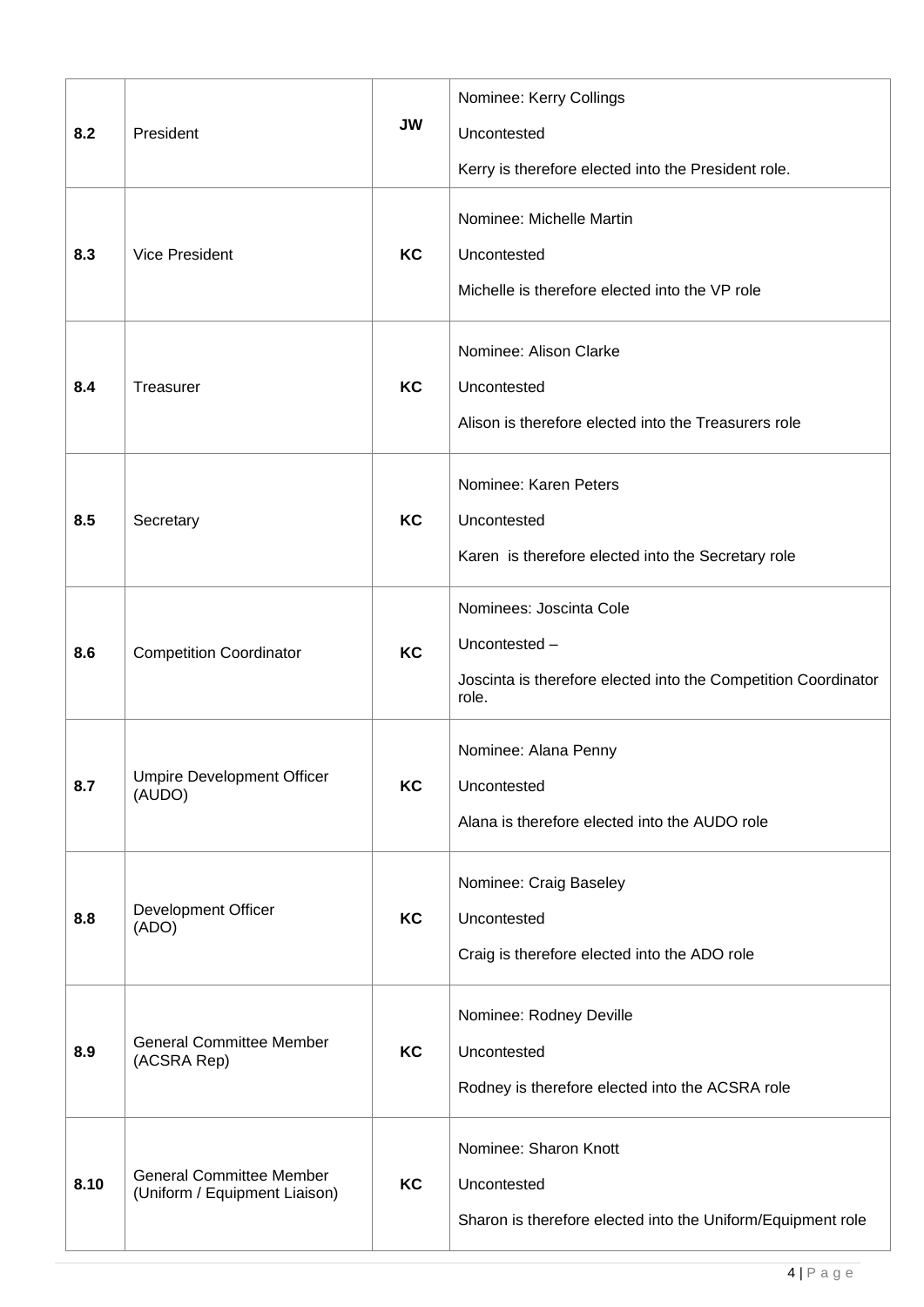|      |                                                                                                                                                                                                                                                                                                                                                                                                                                                                                                                                                                                                                                                                                                              |    | 3 nominations -                                                                                                                                                                                                                                                                                                                                                                                                                                                                                                             |    |  |
|------|--------------------------------------------------------------------------------------------------------------------------------------------------------------------------------------------------------------------------------------------------------------------------------------------------------------------------------------------------------------------------------------------------------------------------------------------------------------------------------------------------------------------------------------------------------------------------------------------------------------------------------------------------------------------------------------------------------------|----|-----------------------------------------------------------------------------------------------------------------------------------------------------------------------------------------------------------------------------------------------------------------------------------------------------------------------------------------------------------------------------------------------------------------------------------------------------------------------------------------------------------------------------|----|--|
| 8.11 | <b>General Committee Member</b><br>(2 Positions)                                                                                                                                                                                                                                                                                                                                                                                                                                                                                                                                                                                                                                                             | KC | Nominees: Kylie Kershaw (LJ), Jennifer Rodgers (SNC) &<br>Surjit Williams (CNC)<br>The 3 nominees stepped out of the meeting room,<br>Voting was done by way of show of hands.<br>1 <sup>st</sup> General Position;<br>Kylie Kershaw 11 Votes<br>Jennifer Rodgers<br>5 Votes<br>Surjit Williams 1 Vote<br>1st General Position accepted by; Kylie Kershaw<br>2 <sup>nd</sup> General Position:<br>Jennifer Rodgers 10 Votes<br>Surjit Williams<br>7 Votes<br>2 <sup>nd</sup> General Position accepted by: Jennifer Rodgers |    |  |
| 8.12 | KC:<br>"I am pleased to announce the newly elected JNA Executive Committee<br>KC<br>for 2021'                                                                                                                                                                                                                                                                                                                                                                                                                                                                                                                                                                                                                |    |                                                                                                                                                                                                                                                                                                                                                                                                                                                                                                                             |    |  |
| 9    | KC suggested Surjit Williams to nominate for a Non-Executive Position.<br><b>EXPRESSIONS OF INTEREST FOR SUB-COMMITTEE &amp; SUBSIDIARY</b><br><b>POSITIONS</b>                                                                                                                                                                                                                                                                                                                                                                                                                                                                                                                                              |    |                                                                                                                                                                                                                                                                                                                                                                                                                                                                                                                             | KC |  |
|      | "EOI forms were emailed to clubs last week, so if anyone has any forms to hand in now, please give them to<br>Viv (Admin Officer) at the end of the meeting. Viv also has some blank forms here to complete if needed.<br>For any information on duties for these positions please contact Head Office."<br>"Reminder that clubs must have a representative, or representatives, on either the Executive Committee, or<br>on a Sub-Committee/Subsidiary position, in accordance with the requirements in the JNA Constitution. 1 rep<br>for clubs with 4 - 19 teams and 2 reps for clubs with 20 or more teams"                                                                                              |    |                                                                                                                                                                                                                                                                                                                                                                                                                                                                                                                             |    |  |
| 10   | <b>Closing Message</b>                                                                                                                                                                                                                                                                                                                                                                                                                                                                                                                                                                                                                                                                                       |    |                                                                                                                                                                                                                                                                                                                                                                                                                                                                                                                             | KC |  |
|      | Please join me in congratulating everyone on their elections to the 2021 JNA Committees. Reminder that the<br>new 2021 Executive Committee will be required to attend the next scheduled Executive Committee meeting<br>on Tuesday 13 <sup>th</sup> April. Information will be forwarded from the Office to each Committee member, along with<br>the duty statements and other forms which are requiring signing."<br>"Thank you again to the outgoing Committee members for their contribution during 2020. It was definitely a<br>very challenging year. If any outgoing Committee members are available to attend the meeting in April to hand<br>over to new member/s, it would be greatly appreciated." |    |                                                                                                                                                                                                                                                                                                                                                                                                                                                                                                                             |    |  |
|      | "Finally, can I ask that someone be prepared to move a motion for the voting slips to be destroyed?"<br>Moved (Name and Club): Aleisha Steelers NC<br>Seconded (Name and Club): Julie Sharman Saints NC<br>Carried                                                                                                                                                                                                                                                                                                                                                                                                                                                                                           |    |                                                                                                                                                                                                                                                                                                                                                                                                                                                                                                                             |    |  |
|      | KC<br>"Thank you all once again for your attendance at tonight's AGM, we look forward to engaging with you across<br>the year. "<br>"I declare the 2021 JNA AGM closed at 7.56pm"                                                                                                                                                                                                                                                                                                                                                                                                                                                                                                                            |    |                                                                                                                                                                                                                                                                                                                                                                                                                                                                                                                             |    |  |
|      | <b>REMINDERS</b>                                                                                                                                                                                                                                                                                                                                                                                                                                                                                                                                                                                                                                                                                             |    |                                                                                                                                                                                                                                                                                                                                                                                                                                                                                                                             |    |  |
|      | $\bullet$<br>members.                                                                                                                                                                                                                                                                                                                                                                                                                                                                                                                                                                                                                                                                                        |    | Positions for Senior Convener, General & Umpire Conveners still open. Please forward information to<br>Clubs WWC records must be checked & updated and sent through to office.                                                                                                                                                                                                                                                                                                                                              |    |  |